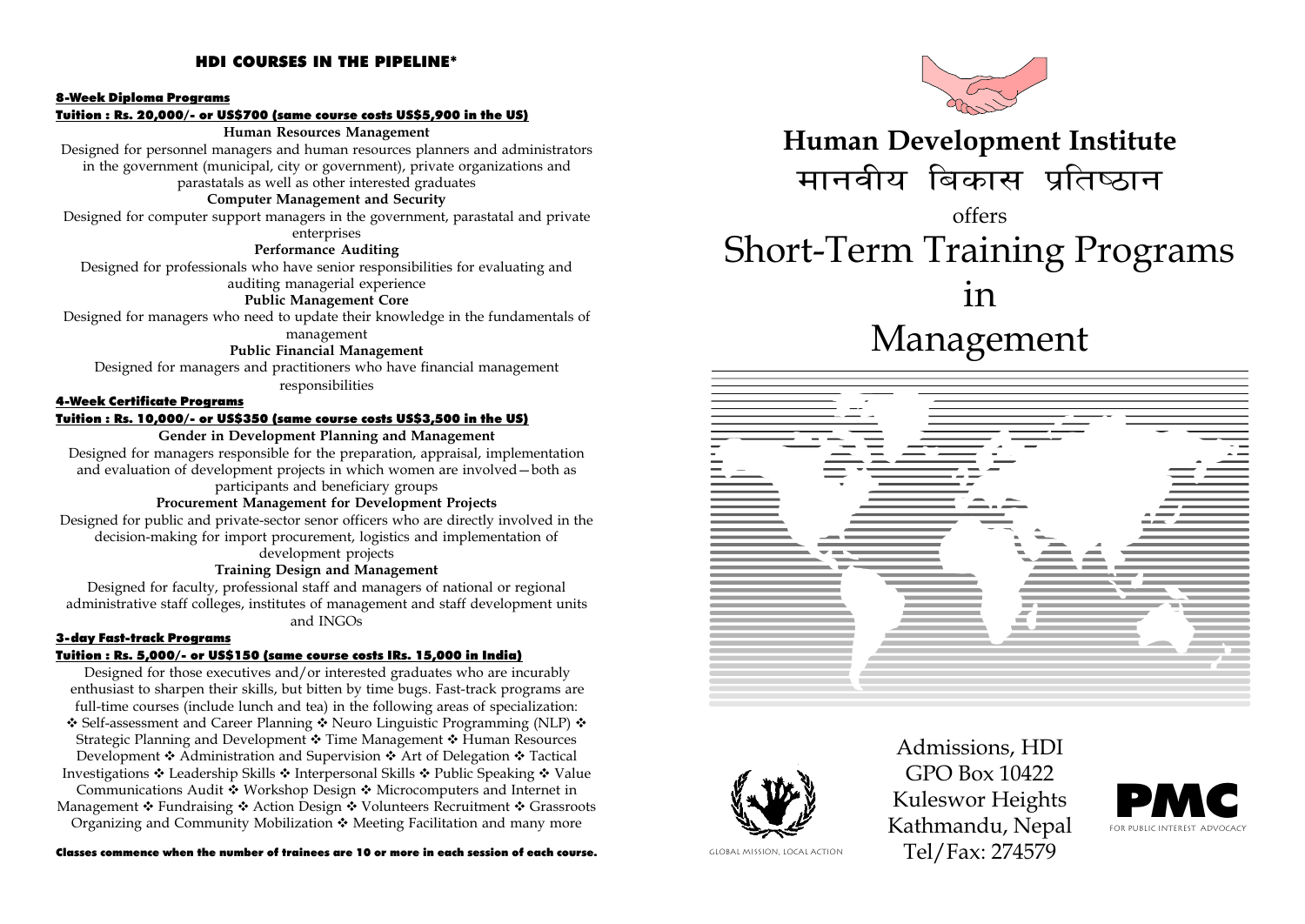#### Table of Contents

| <b>8-WEEK DIPLOMA PROGRAMS</b>                              |  |
|-------------------------------------------------------------|--|
|                                                             |  |
| Diploma in Environmental Protection and Management7         |  |
| Diploma in Project Management for Sustainable Development 8 |  |
|                                                             |  |
| APPLICATION FORM (PULL-OUT)                                 |  |
|                                                             |  |
|                                                             |  |
|                                                             |  |
|                                                             |  |

#### Guest Speakers

Kirti Nidhi Bista, Former Prime Minister of Nepal

Yadab Kant Silwal, Former SAARC Secretary-General and Foreign Secretary

Ram Hari Joshy, Member of Parliament and Former Minister

#### Administration

Subu Shrestha, Executive Director, Human Development Institute on behalf of Public Media Center

\*This list is regularly updated as per our requirement. So, changes could take place without prior notice.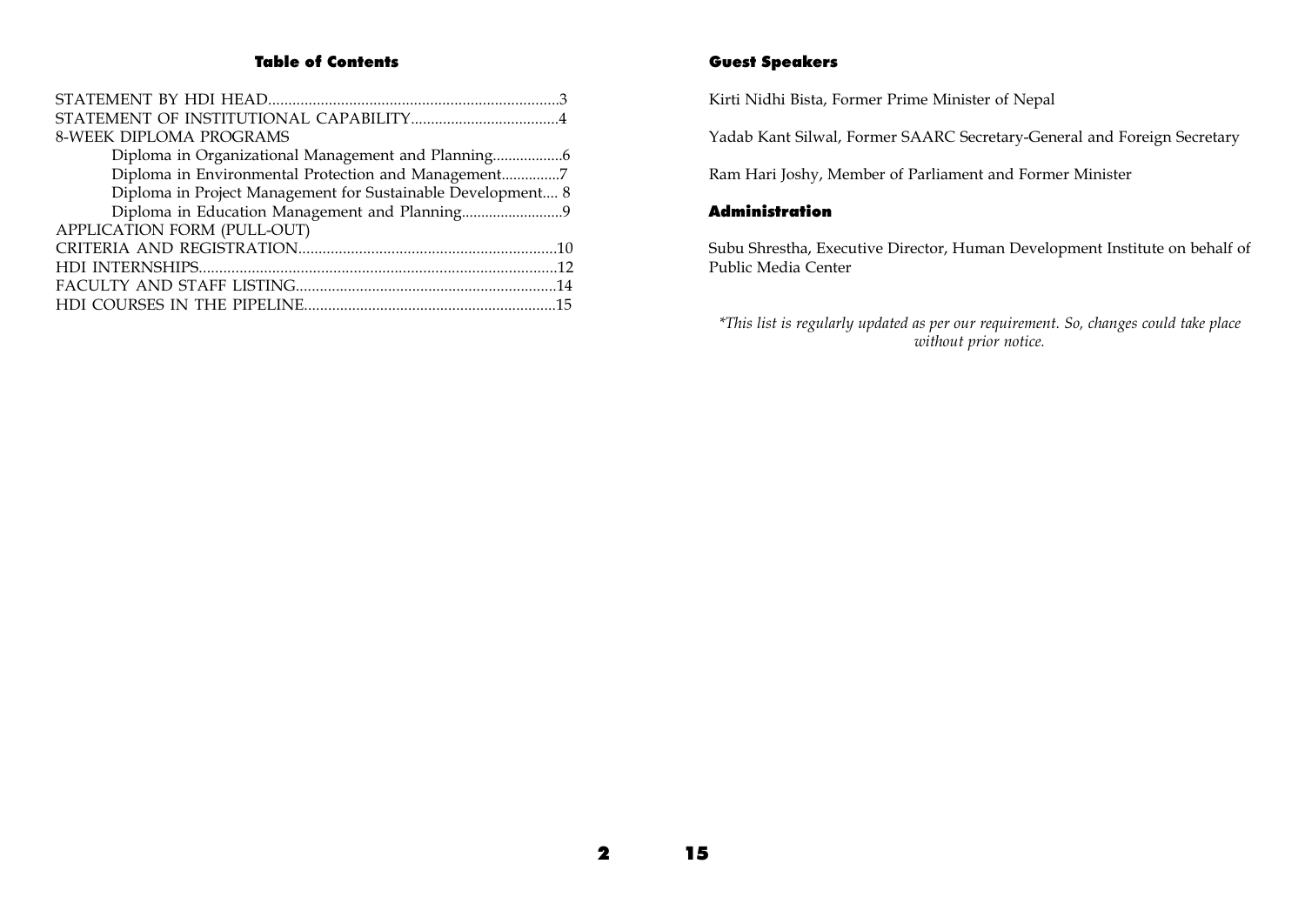#### FACULTY AND STAFF LISTINGS\*

#### Faculty

Sichendra Bista, PGDEE, Founder President, Global Initiatives for Sustainable Development and Humanitarian Action & Human Development Institute

Gorakshe Bahadur Nhuchhe Pradhan, Head, Human Development Institute and Founder of Nepal Administrative Staff College/HMG-Nepal and Former Finance Secretary

Dr. Tirtha Raj Khaniya, Vice-Chairman, Higher Secondary Education Counci

Binod P. Bista, MBA, Former Deputy Permanent Representative to UN

Ram Krishna Regmi, MBA, Former RSS Chief Reporter and Professor of Economics at Tribhuvan University

Krishna Timilsina, BA, DNAJ, Advisor, BP Koirala Institute of Health Sciences

Sunil Silwal, MBA, Deputy Director, Management Training and Research Center (MTRC)

Baikuntha Aryal, MPA, Lecturer and Government Officer

Upendra Shrestha, MA, Program Officer, IUCN Nerpal

Uddab Upadhyaya, MA, former Editor-in-Chief of Gorkhapatra

Kapil Kafle, BA, Editor, Aaajako Samacharpatra

Tatwa P. Timsina, MS, Environment Specialist, Enviroconsult

Arun Ranjit, MBA, Consultant on Public Financial Accounting

Sunil Adhikari, LL. B., Senior Advocate, Supreme Court

Prakash Sayami, Veteran Film-maker and Director

Anupa Shrestha, Producer, Image Channel and Presenter, KATH 97.9 FM

Upendra Aryal, Executive Member, Nepal Forum of Environmental Journalists

Dear Friend:

Human Development Institute has designed short-term, real-time training programs at the post-graduate level in view of the growing need for operational management and planning skills for the executives and mid-career professionals who are facing new realities and of structural adjustment and glocalization. Such courses are being conducted for the first time in Nepal.

HDI programs have received overwhelming response and brought about a dynamic change in the trainees. We are confident that you, your subordinates and your line agencies would also immensely benefit from our programs.

Notably, the syllabi and program standards of the courses are at par with the IPSI, University of Connecticut, USA. However, please note that courses with similar modules cost some 10 times more costlier in India and 30 times more in the US.

There are four reasons why you would benefit by opting for the programs and services of our Institute:

1. The contents of the modular programs are developed and regularly evaluated to assure responsiveness to the rapidly changing needs of organizers in the developing world.

2. Professional field visits, workshops, case exercises and visiting lecturers provide opportunities for practical application of theoretical components imparted in the class.

3. It is an opportunity to share the real-time experiences of the GI, having a wide range of internationally-acclaimed activism at the micro, meso and macro level in the Third World context.

4. Portion of the tuition goes to the humanitarian and development activities of Global Initiatives (GI) like Safe Water for the Poor movement or Multi-media in Education.

 May we invite you to visit our facilities at Kuleswor Height at your convenience? Welcoming you to HDI, and wishing you all the best for the future,

Yours sincerely

Sichendra Bista, Founder President Human Development Institute

14 3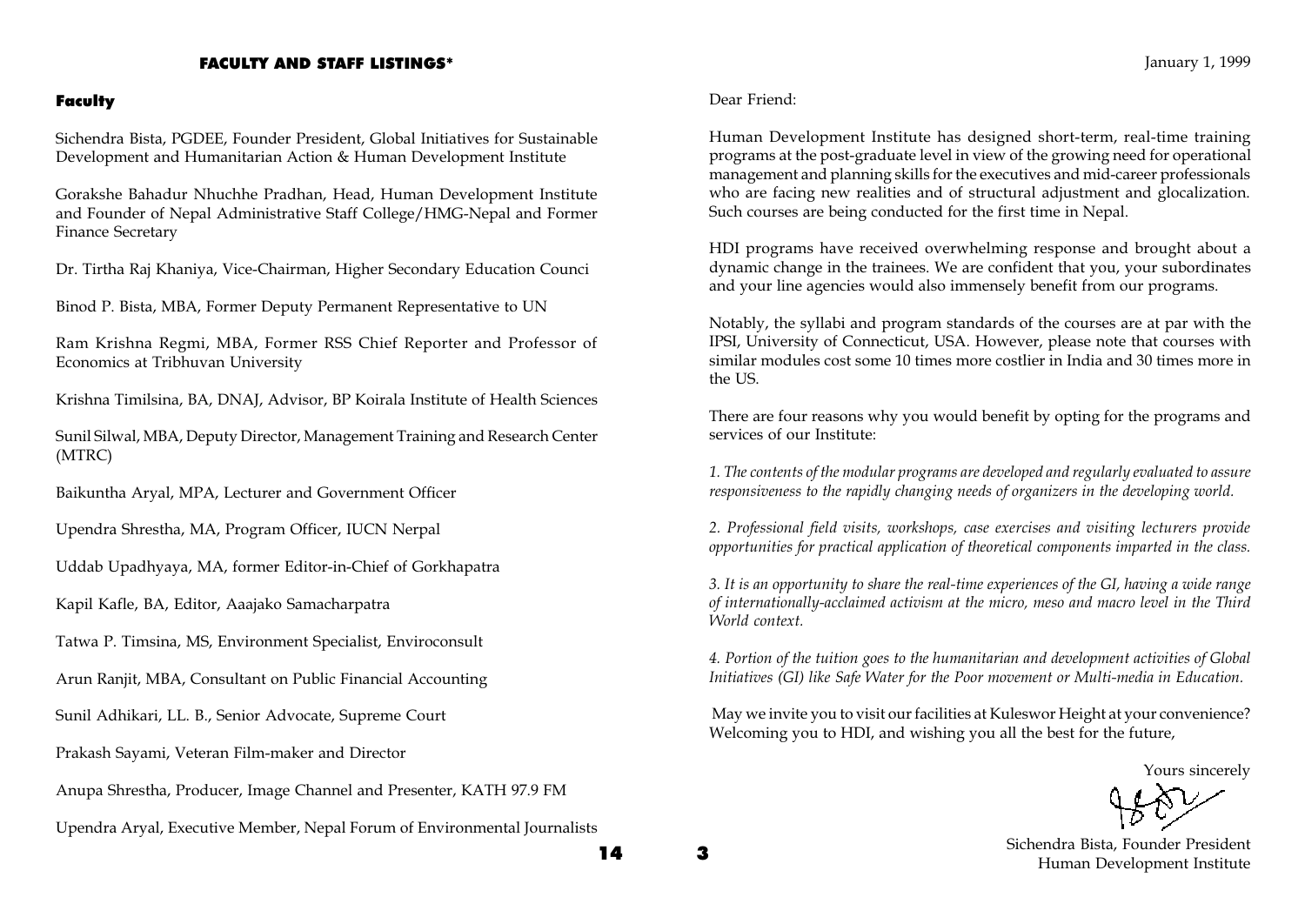#### STATEMENT OF INSTITUTIONAL CAPABILITY

Human Development Institute (HDI) - formerly Joint HRD Research Unit $-$  is a not-for-profit strategic alliance between the enormous human resources and development experiences of Global Initiatives for Sustainable Development and Humanitarian Action (GI), and management and advocacy potentials of Public Media Center (PMC).

The merger came into being for the joint academic research in human development and to impart short-term, postgraduate level trainings in operational management in the face of the new realities of structural adjustment and glocalization as envisioned by GI Founder Sichendra Bista – recipient of five international awards and several other honors, and nominated Personality of the Year-1998 by North Carolina-based American Biographical Institute. Last year, ABI recognized him as one among the "Five Thousand Most Influential Personalities of the World Hall of Fame" for his meritorious accomplishment in grassroots organizing and civic journalism as well as his multifarious experiences in environmental science, strategic management, communications, magic, photography, mountaineering etc.

The Institute conducts short-term management programs to impart organising strategies, structures and skills, planning, leadership, problem-solving capabilities, and produce well-trained manpower in operational management in the face of new realities and challenges of structural adjustment and glocalization. HDI trainees would have an irreplaceable opportunity to experience the life in developing countries through its socio-cultural support programs which is inclusive in every course.

Also, it provides custom-designed management trainings and customized management consultancy services on sub-contract basis.

For running academic programs, it acquired from PMC a superb resort-like 6 room office with a beautiful garden and lawn, a small-scale conference room, and a microcomputer lab on the quiet hilltop of Kuleswor New Settlement near Ring Road, just five minutes drive away from downtown Kathmandu.

#### Global Initiatives for Sustainable Development and Humanitarian

Action (GI) is one among the very few organizations which has holistic, multidisciplinary, multisectorial and indigenous approaches to development and social change. Its organizational structure rises from the principles that drive the age-old, selfless, indigenous, but dying, community management and development model, Guthi.

from the HDI Head. The latter will further request the chief of the station of internship for necessary clearance. However, it would be under the discretion of HDI to approve or disapprove the proposal of activities.

5. In case of disapproval of the proposal, the disapproved team would be given no more than 3 days' time for remedial and/or new work in this connection.

6. No project or activity should be carried out without prior consent in writing from HDI Head and the chief of the concerned agency where the group is deputed.

7. After the completion of the internship, the trainees are required to report at HDI office immediately where they would be facilitated with a guideline and timeline to prepare and submit the dissertation/thesis.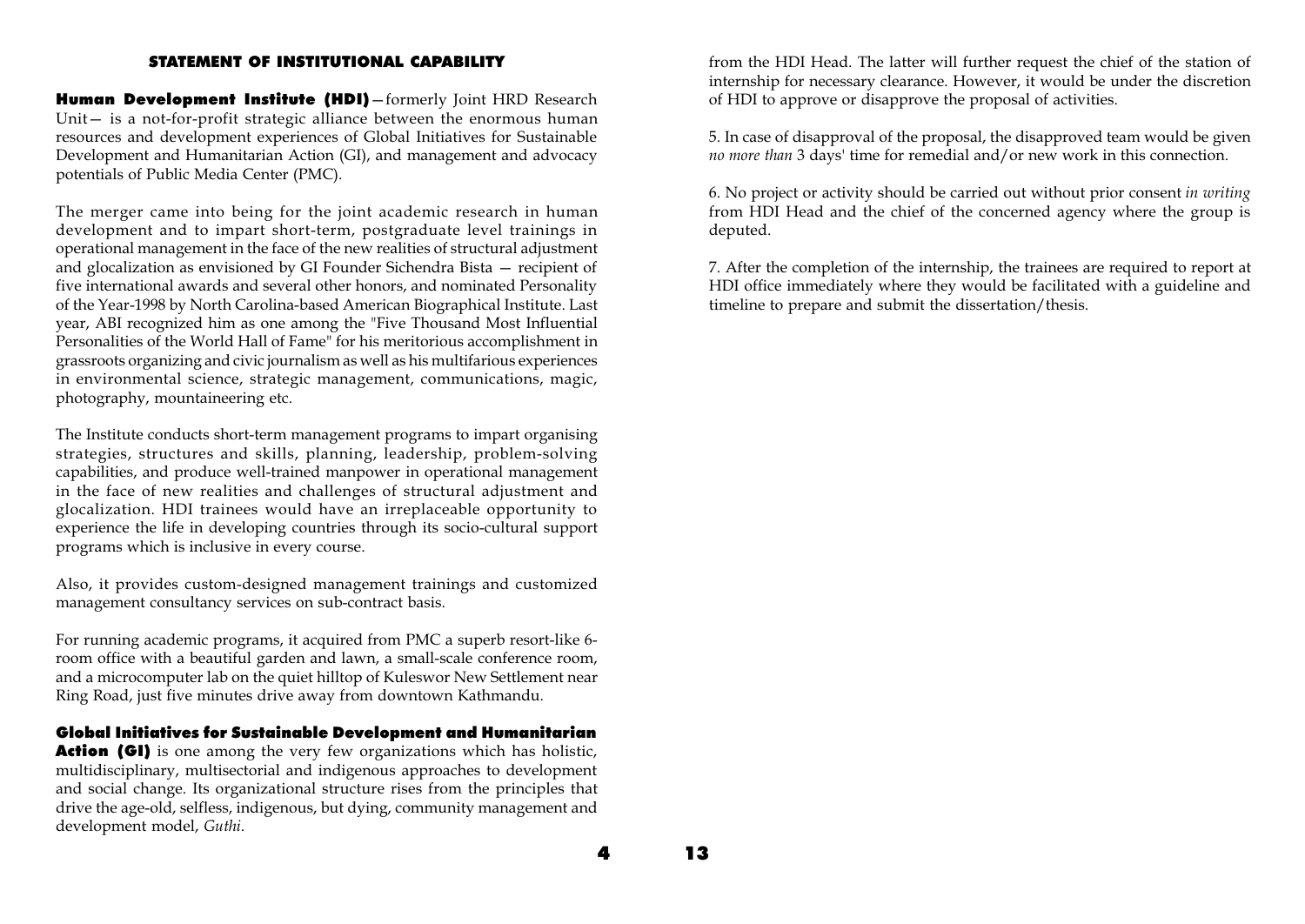#### HDI INTERNSHIPS

"Learn how to learn. Somebody handing you a book doesn't automatically foster learning. You want to learn with other people, ask questions, try out ideas, and have a way to test your ability. It usually takes more than a book." Bill Gates, CEO, Microsoft

HDI's internships are designed in perfect harmony with the Bill's opinion so that every HDI graduate is ornamented with a hands-on opportunity to put his ideas and belief in action. Our internship is the ideal model where a trainee could test her/his ability oneself.

The 2-week internship involves implementation of the skills amalgamated with the group's ideas and beliefs which have been accumulated and  $\delta$  or innovated during the preceeding 6 weeks of classes, discussions, guest lectures and workshops.

The internship is a process towards action which facilitates the faculty members to evaluate the performance and progress of the trainees during the HDI realtime training.

It also helps the trainees score to credit of bringing out a few publications which could add a few lines in her/his resume under 'publications' category.

#### Internship Rules and Regulations

1. The station of internship would be decided by the HDI Head in consultation with Faculty Members. No pre-notification would be issued to the trainees about the deputation so as to ensure fairness in evaluation. The decision of HDI Head would be final, and no questions would be asked.

2. All expenses during the internship should be borne by the candidates themselves. Internship costs differs from program to program (around Rs. 5,000/ -). However, it involves organizing of a few workshops and other relevant events as well as all other necessary outside contacts to materialize the events independently by a group of trainees.

3. A gap of 2 weeks, following the 6 weeks of classes and workshops, would be allowed to networking among the group and planning the proposed activities during the internship.

commencement date of internship to HDI's Executive Director for approval **12** 5 4. All proposals should be submitted in writing a week prior to the

Its fields of operation include grassroots activism for social, environmental, economical, psychological, emotional and spiritual change, and campaigning for universal peace as enshrined in the UN Charter; training and advocacy for self-reliance, aid de-addiction and institutional consolidation; innovation and implementation of people-friendly development alternatives by upholding and exploiting local resources; and endeavors for the consolidation of free enterprise, people-centered democracy and pluralism. Overall, it works at micro, macro and meso levels for holistic human development. While selecting the areas of action, it identifies such sectors where GI volunteers can put their beliefs into action independently.

GI has been successfully using drinking water (domestic disinfection) to promote social change in developing world despite adept poverty, uncontrolled population and low literacy. It has, so far, helped more than 300,000 ensure safe water themselves under the Safe Water for the Poor movement. Its Multi-media in Education (ME) - based on the Active Childhood Philosophy (ACP) - has already changed the way more than 15,000 kids think, create, work and act as well as the conventional attitudes their elders perceive their proteges.

GI currently has a network of 3200 child welfare and educational institutions and a rostrum of its chapters worldwide plus a volunteer base of 16,000 individuals.

Public Media Center (PMC) is a public interest media agency, with specialization in image consultancy. It helps produce information, education and communication campaigns for nonprofit organizations like INGOs, NGOs, PVOs, charities, educational and governmental institutions, and private institutions working for social change.

PMC services include specialized media-related research, training, seminars and documentation, production (including editing and writing services) of corporate of institutional history, founder's biography, calendars, planners, bookmarks, catalogues, institutional profiles, brochures, commemorative issues, journals, bulletins. PMC , through its PMCPress Service, plays catalytic role between independent sector organizations and mass media. It also provides media-related consultancy.

In addition to providing translation and transcription services in 7 languages, PMC helps produce customized audiovisuals, web pages and interactive multimedia tools for advocacy.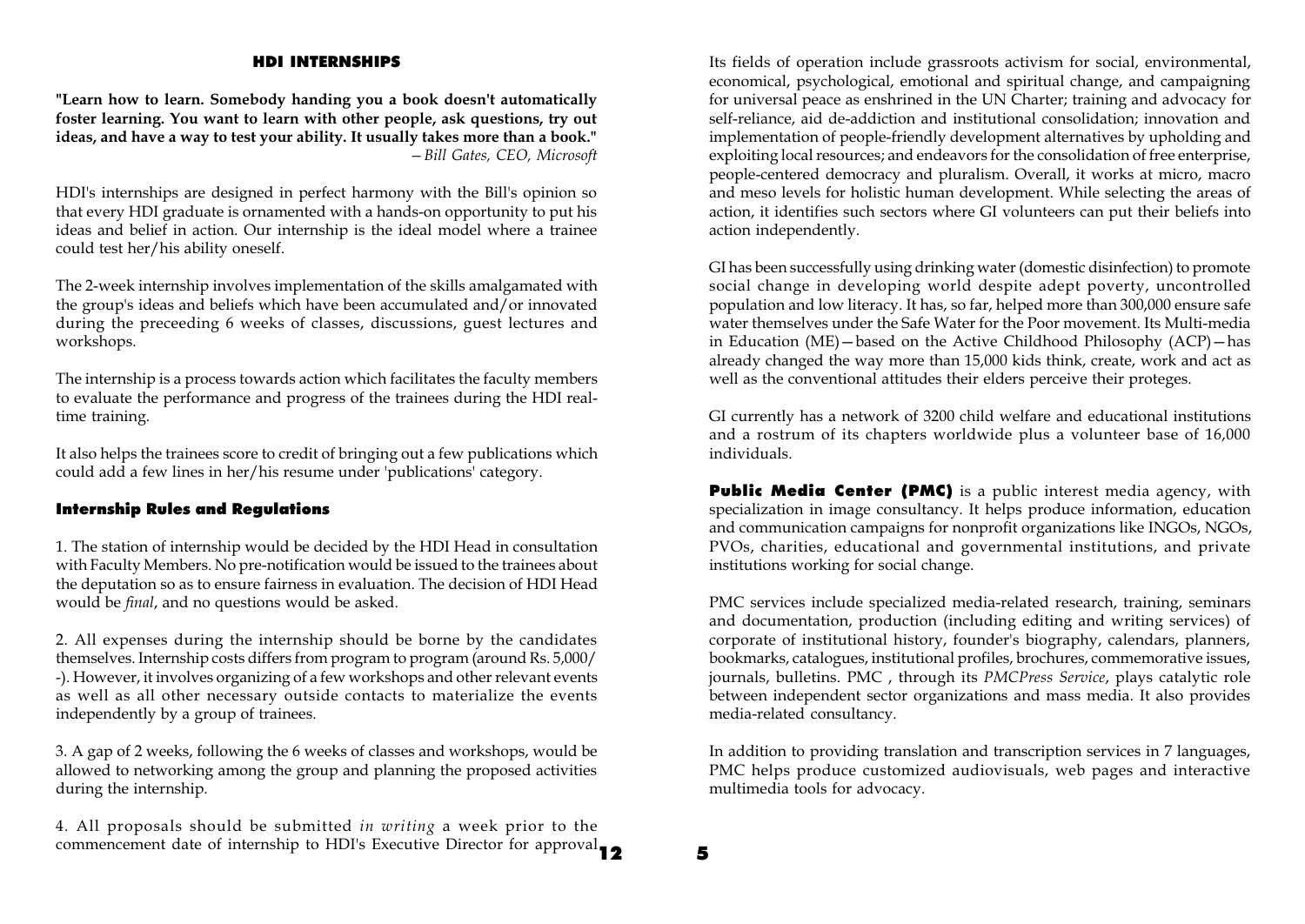#### Diploma in Organizational Management and Planning (DOMAP)

#### Who should attend?

This program is designed for the organizers and mid-level management or executive secretaries or office bearers (of small organizations) from government agencies, parastatal (NGO or INGO) and private enterprises as well as fresh graduates.

#### Where does it lead to?

The 8-week long program imparts the organising strategies, structures and skills, planning, leadership, problem-solving capabilities, and produce well-trained manpower in operational management in the face of new realities and challenges of structural adjustment and glocalization.

#### **Speciality**

The real-time program includes a class on microcomputer applications and Internet in addition to hands-on-experience, workshops, case exercises, visiting expert lecturers and professional field visits (if necessary), and a 2-week long compulsory full-time internship for sharpening learned skills thorough real time practice (see a separate chapter on HDI Internships).

#### Course Modules

Self-Assessment and Career Planning, Self-Optimization, Neuro Lingustic Programming (NLP), Principles of Organizing, Strategic Planning, Issue Selection, Strategy Development, Tactical Guide to Power, Organizing Models, Administration, Supervision, Recruitment, Time Management, Human Resources Development, Delegation, Tactical Investigation, Human Relations and Dynamic Psychology, Action Design, Fund-raising, Leadership Development, Media Playing, Public Speaking, Planning and Holding a Meeting, Workshop Design and leading, Partnership Building with Community, Microcomputers and Internet in Organizing

#### Duration

8 weeks (6weeks of of-the-work regular contact classes of 2 hours each, followed by a full-time internship of 2 weeks)

**Dates and Timing** February 15-April 24/7-9AM April 05-June12/7-9AM May 17-July 24/7-9AM July 12-September 18/ 7-9AM & 11AM-1PM Aug. 23-Nov. 27/7-9AM Nov. 15-Jan.29 '00/7-9AM

less than 10 (ten) in each session. Application form are available against the payment of Rs. 100/- or US\$5 (for foreign nationals) from the HDI premises or other HDI-authrized Form Collection Counter a

#### Registration Requirements

Formal registration will take place by the deadline specified for the each program. Under HDI regulations, no participant can be formally registered until program fees have been paid in full and in advance. Registration, as the program is competitive, is on the first-come-first-serve basis, and should be pre-booked and pre-paid. Restitution is not possible. Send the duly filled-in application form along with the tuition fee to the HDI Admissions.

#### Program Costs

The tuition covers instructional costs, all required materials and texts, transcripts and certificate. Required professional field visits and the other overhead expenses during the 2-week long full-time Internship are not included in the tuition fees and should be borne by the parties concerned. Classes are held at HDI premises.

A wide variety of public and private organizations provide funding for managers from developing countries to take part in the HDI training programs. Some receive financial support from their own governments and employing agencies or international organizations.

Stipend or sponsorship amount must be paid directly to the participants who will further forward the amout to HDI Admissions.

Foreign nationals have to pay the program cost as specified in US\$ amount or equivalent in the Nepalese currency. For 8-week, 4-week and Fast-Track programs, the tuition is US\$700, US\$350 and US\$150 respectively.

Normally, a financial sponsor will defray all the expenses of a participant in one of the HDI programs. HDI does not provide any financial support, scholarships or discounts.

However, foreign and outstation students are required to volunteer in the HDIassigned institutions and activities as full-timers during the course period so as to garner cross-cultural experience and to interpret the skills from the real-time training into reality.

**Tuition:** Rs. 20,000/- (Same program costs US\$5,900 in the US)

6 11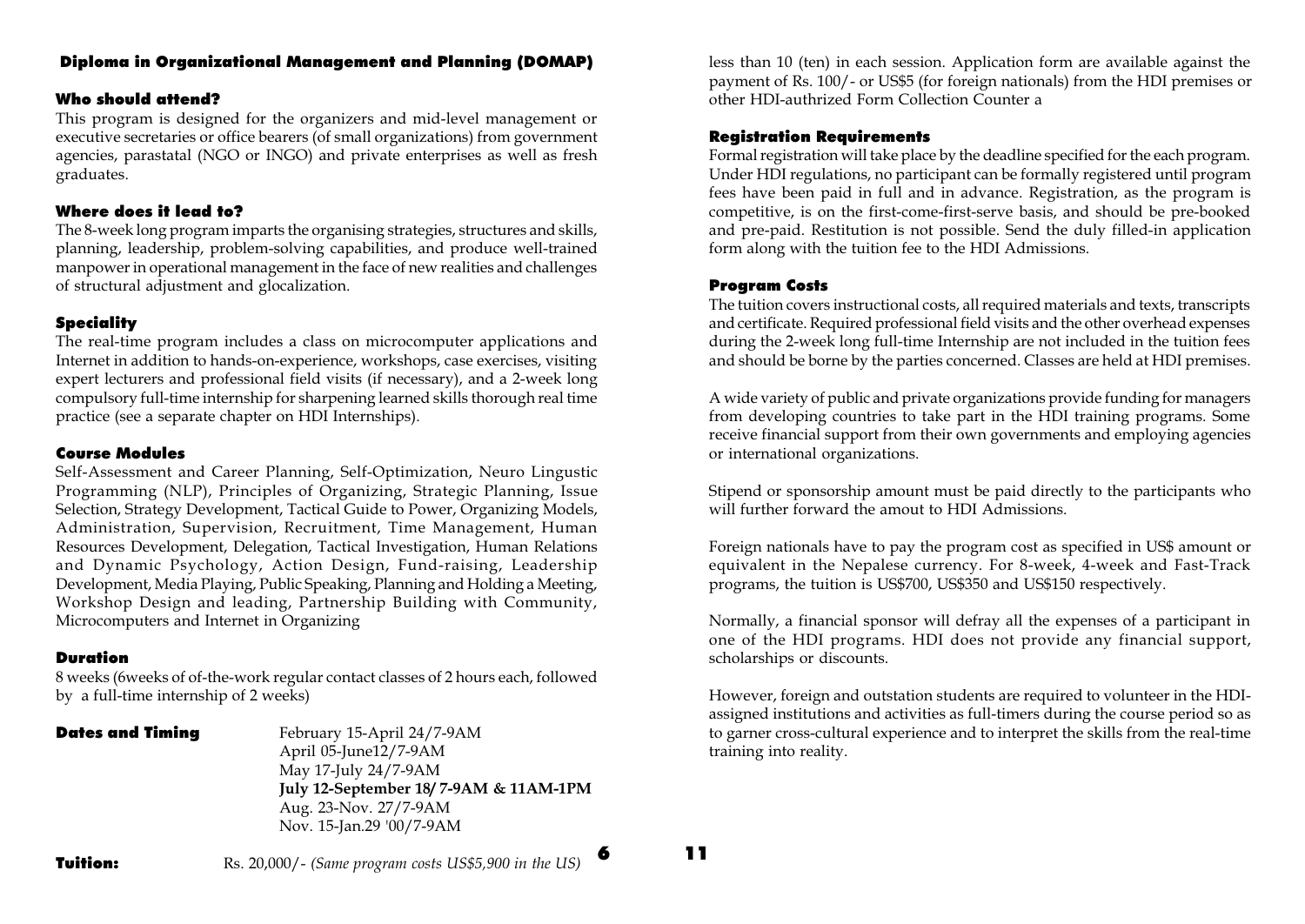#### CRITERIA & REGISTRATION (READ CAREFULLY AND THOROUGHLY)

#### Program Standards

A diploma or certificate is awarded to all participant who successfully complete the HDI courses, subject to the following conditions:

1. Participants must punctually and regularly attend the classes, seminars, workshops, professional visits and internships. No more than two pre-notified and excused absenses are acceptable during each program. Classes are held from Monday to Friday except on official holidays.

2. All assignments, tests and projects must be completed in time to the satisfaction of instructors and faculty advisors.

3. All courses are graded. Courses of 15 or more hours are genereally graded on an A to F scale. Courses of less than 15 hours are graded on a pass/fail basis as S (satisfactory) or U (unsatisfactory). A participant with a D, F, U grading in any course cannot be awarded a diploma or certificate. However, if a participant initially obtains a D, F or U grading, (s)he will be given the opportunity to do remedial work, time permitting and with the instructor's consent, to achieve a higher grade.

4. In computing grade point averages, only the letter grades will be taken into account. A weighted average of B or better is required to complete a certificate or diploma programs.

5. A project utilizing concept and skills learned during the program is required form each participant seeking a diploma.

#### Selection Criteria and Requirements

Applications to HDI prorgans is competitive. Participants are expected to have at least a bachelor's degree in any discipline. In exceptional circumstances, this requirements may be waived for certificate and diploma programs, provided the organizations sponsoring candidates without bachelor's degrees are asked to certify in writing that the candidate has shown superior qualities of judgement and maturity in his or her career and is considered to be suitable for eventual promotion to a high-level management position and competent to complete a program equivalent to post-graduate level study.

The course would be postponed if the number of participants registered are  $\textbf{10}$ Applicants must be fluent in writing, speaking and understanding English. However, the contents would be interpreted in plain Nepali wherever applicable.

#### Diploma in Environmental Protection and Management(DEPAM)

#### Who should attend?

This program is designed for the officials and engineers in the government (municipal, city and national government), private organizations, and NGOs who are involved in the development of environmental policies, monitoring and analysis of environmental conditions, and implementations of environmental protection programs as well as other interested graduates

#### Where does it lead to?

The 8-week long program imparts the knowledge and skills in the effective management of environmental protection programs, and produce well-trained manpower in applied environmetntal management in the face of new realities and challenges of structural adjustment and glocalization.

#### **Speciality**

The real-time program includes a class on microcomputer applications and Internet in addition to hands-on-experience, workshops, case exercises, visiting expert lecturers and professional field visits (if necessary), and a 2-week long compulsory full-time internship for sharpening learned skills thorough real time practice (see a separate chapter on HDI Internships).

#### Course Modules

Development of policies for environmental protection, Planning and Designing Environmental Programs, Monitoring Environmental Quality, Communitybased Environmental Protection, Environmental, Impact Assessment, Microcomputers and, Internet in Environmental Managment, Politics of Environmental Protection, Water Pollution Control Technologies, Water Resources Management, Air Pollution, Wildlife Management, Internship

#### Duration

8 weeks (6weeks of of-the-work regular contact classes of 2 hours each, followed by a full-time internship of 2 weeks)

| <b>Dates and Timing</b> | February 15-April 24/5-7PM<br>April 05-June12/5-7PM<br>May 17-July 24/5-7PM<br>July 12-September 18/2-4PM & 5-7PM<br>Aug. 23-Nov. 27/5-7PM<br>Nov. 15-Jan.29 '00/5-7PM |
|-------------------------|------------------------------------------------------------------------------------------------------------------------------------------------------------------------|
| Tuition:                | Rs. 20,000/- (Same program costs US\$5,900 in the US)                                                                                                                  |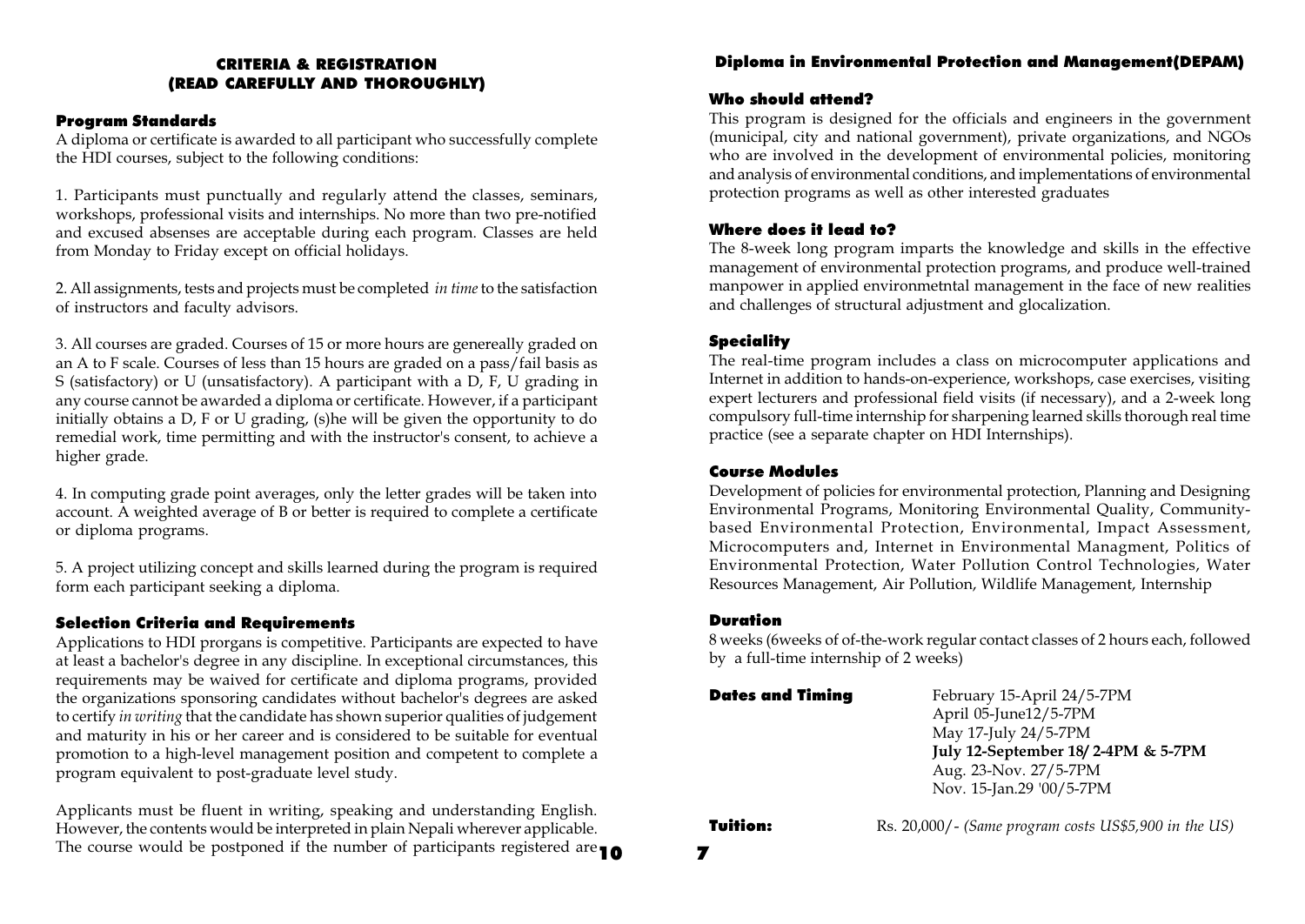#### Diploma in Project Management for Sustainable Development (DIPROM)

#### Who should attend?

This program is designed for the managers and administrators responsible for the preparation, implementation and evaluation of development projects as well as other interested graduates

#### Where does it lead to?

The objective of the program is to impart the knowledge and skills for sustainable management of the development projects, and produce well-trained manpower in operational management in the face of new realities and challenges of structural adjustment and glocalization.

#### **Speciality**

The real-time program includes a class on microcomputer applications and Internet in addition to hands-on-experience, workshops, case exercises, visiting expert lecturers and professional field visits (if necessary) to the running projects to interact and discuss various aspects of actual development projects, and a workshop during the 2-week long compulsory full-time internship for sharpening learned skills thorough real time practice (see a separate chapter on HDI Internships).

#### Course Modules

Project Cycle and Logical Framework, Development Planning, Cost-Benefit Analyasis, Project Budgeting and Internal Control, Gender Issues in Project Management, Attributes of a Project Manager, Project Procurement, Project Evaluation, Project Monitoring and Control, International Finance, Microcomputer and Internet Applications in Project Management, Project Design and Preparation Workshop

#### Duration

8 weeks (6weeks of of-the-work regular contact classes of 2 hours each, followed by a full-time internship of 2 weeks)

| Dates and Timing | February 15-April 24/7-9AM<br>April 05-June12/7-9AM |
|------------------|-----------------------------------------------------|
|                  | May 17-July 24/7-9AM                                |
|                  | July 12-September 18/7-9AM & 11AM-1PM               |
|                  | Aug. 23-Nov. 27/7-9AM                               |
|                  | Nov. 15-Jan.29 '00/7-9AM                            |

#### Diploma in Education Management and Planning (DEMAP)

#### Who should attend?

This program is designed for the managers and technicians from education ministries, universities, training centers and other educational institutions as well as other interested graduates

#### Where does it lead to?

The objective of the program is to impart the knowledge and skills in the effective management of educational institutions, and produce well-trained manpower in applied environmetntal management in the face of new realities and challenges of structural adjustment and glocalization.

#### **Speciality**

The real-time program includes a class on microcomputer applications and Internet in addition to hands-on-experience, workshops, case exercises, visiting expert lecturers and professional field visits (if necessary), and a 2-week long compulsory full-time internship for sharpening learned skills thorough real time practice (see a separate chapter on HDI Internships).

#### Course Modules

Education Planning, Foundations of Organizational Structures & Behavior, Microcomputers and Internet Applications in Education, Curriculum Development, Cost Effective Analysis, Economics of Education, Education Finance, Leadership Development, Supervisory Skills, Management of Teacher Training, Qualitative and Quantitative, Evaluation Techniques, Strategies for Increasing Organizational Effectiveness, Educational Psychology, Internship

#### Duration

8 weeks (6weeks of of-the-work regular contact classes of 2 hours each, followed by a full-time internship of 2 weeks)

| <b>Dates and Timing</b> | February 15-April 24/5-7PM<br>April 05-June12/5-7PM<br>May 17-July 24/5-7PM             |
|-------------------------|-----------------------------------------------------------------------------------------|
|                         | July 12-September 18/2-4PM & 5-7PM<br>Aug. 23-Nov. 27/5-7PM<br>Nov. 15-Jan.29 '00/5-7PM |

**Tuition:** Rs. 20,000/- (Same program costs US\$5,900 in the US)

8 9